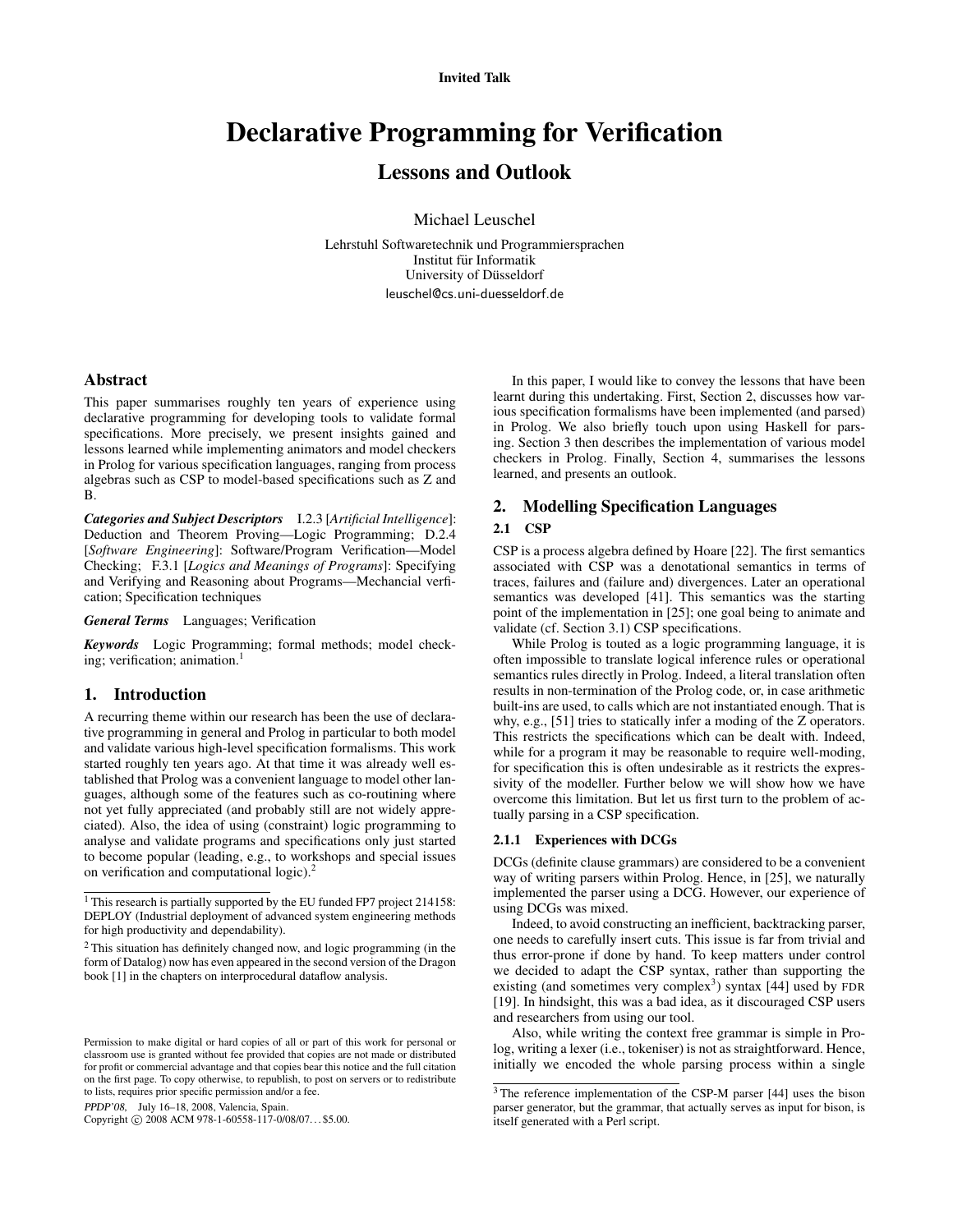DCG. However, this obviously means that the grammar becomes less readable (mainly because whitespace and comments have to be dealt with) and it is also more difficult to get an efficient, predictive parser (as one token can consist of an arbitrarily long sequence of characters). We thus soon wrote a separate lexer in Prolog.

The bottom line is that DCGs are useful, but that they should be used in conjunction with a lexer (possibly generated using a tool, e.g., [39]). Also, it is difficult for a user to know where to put the cuts and to know if the parsing process will be deterministic. Hence, it does make sense to perform a separate analysis of the DCG (e.g., computing the nullable, first, follow sets from [1]), in order to know whether the grammar is suitable for predictive parsing and also to place the cuts according to the outcome of the analysis.

In [18] our interpreter was adapted for compensating CSP; the parser was now written using flex and bison. In a more recent version of our own tool, now supporting full machine readable CSP and being compliant with FDR, we have actually written the parser in Haskell and used the Parsec combinator parser library [23]. To allow interoperability, this new parser can deliver parse-results in different output formats, e.g., as a set Prolog facts or as a Java object representing the abstract syntax tree. Our parser was developed with the Glasgow Haskell Compiler (GHC) and is currently available as dynamic-link-library for four different architectures. No knowledge of Haskell is required to use the parser. Our practical experience, implementing a combinator parser for CSP-M in Haskell, was overall positive. The complete CSP-M syntax is specified in an single file ParserCore.hs with approximately 21KB of code (plus a separate lexer); which is still manageable. In total the parsing library contains about 4400 lines of Haskell. The specification of the CSP-M syntax is clearly separated from the generation of the results (for Prolog/Java/Haskell). The performance of our CSP-M parser is very satisfactory and it is also capable of parsing big auto generated files. For example, we used the parser to process a 3.5MB file which is the CSP encoding of a large labelled transitions system in about 22 seconds (on a 1.3GHz Pentium laptop).

#### 2.1.2 Co-routining

The interpreter for CSP was obtained by translating the operational semantics rules from [41] into Prolog. The synchronisation between different CSP processes was achieved using unification. Another important aspect, which made a translation of the operational semantics possible, was the use of co-routining, as provided by several modern Prolog systems such SICStus Prolog [46], Ciao or now also SWI-Prolog.

Pure logic programs are independent of the selection rule [3, 33]. Co-routines (sometimes also called delay or wait declarations; first implemented in MU-Prolog by Naish [35]) build on this, by allowing the programmer to influence the selection rule via when, block or freeze declarations.<sup>4</sup> For a pure logic program, these declarations do not modify the logical meaning, but they can be used to improve the operational behaviour of the program. In particular, one can sometimes ensure that execution will terminate, or be much more efficient, in circumstances where Prolog's classical left-to-right selection rule would lead to non-termination or to unacceptable performance.

Take the following simple CSP specification, where MAIN is the process to be animated:

channel ch:Int  $MAIN = ch?x: {0..99} \rightarrow ch!x \rightarrow STOP$  [| {|ch|} |] ch! $55 \rightarrow ch?y: \{1..100\} \rightarrow ST0P$ 

Here  $[|\{\text{ch}|\}]$  is a synchronisation operator that forces all events on channel ch to synchronise. The process ch?x:{0..99} -> ch!x -> STOP first reads a value on the channel ch, provided the value is in the range of 0 to 99. It then outputs this value again on the same channel and then stops. Similarly, ch!55 ->  $ch?y: \{1..100\} \rightarrow STOP$  first outputs value 2 on the channel ch and then reads a value, provided the value is in the given range (and then stops).

Let us examine how to handle the synchronisation operator  $[|\{|\text{ch}|\}|]$  by looking at one of the inference rules from [41]:

$$
\frac{P \stackrel{a}{\to} P' \quad Q \stackrel{a}{\to} Q'}{P \parallel x \, Q \stackrel{a}{\to} P' \parallel x \, Q'} \quad (a \in X)
$$

Here we have  $P = \text{ch}?\mathbf{x}:\{0..99\} \rightarrow \text{ch}!\mathbf{x} \rightarrow \text{STOP}, Q =$ ch!55 -> ch?y: $\{1..100\}$  -> STOP,  $a =$  ch.55, and X is the (event) closure of ch, i.e.,  $X = \{ch.0, ch.1, ...\}$ . An interpreter now has a dilemma: either we first compute the outgoing transitions of P, but then we will compute 99 irrelevant transitions. Also, in general, an infinite number of solutions may exist. We could also compute first the outgoing transitions of Q. For this particular example, this would be the ideal order, as after that we only need to check whether  $P$  can perform the single event ch.55. However, at the next stage the roles of sender and receiver become reversed, and first computing the second process would be the bad choice. Also, in CSP more than two processes can synchronise, in which case possibly neither  $P$  nor  $\overline{Q}$  would constrain the channel values.

We have overcome this problem by employing co-routining: basically, we first start to compute the outgoing transitions of  $P$ , but the value of  $x$  will be left uninstantiated (a free Prolog variable) and the membership test delays until the value is known. Afterwards we compute the outgoing transitions of  $Q$ , and via unification  $x$  will become instantiated to 55, immediately triggering the suspended membership test.

The following tiny interpreter, covering the three CSP constructs used above, captures the essence of our solution:

 $trans(out(X,T),X,T)$ .  $trans(in(X, L, T), X, T)$  : $when(ground(X),member(X, L))$ .  $trans(sync(X,Y),A,sync(NX,NY))$  : $trans(X, A, NX)$ ,  $trans(Y, A, NY)$ .

With this interpreter we can compute the next two events of the above CSP process:

```
| ?- trans(sync(in(X,[0,...,99],out(X,stop)),
            out(55,in(Y,[1,...,100],stop))),E1,N1),
     trans(N1,E2,N2).
E1 = 55,
E2 = 55.
N1 = sync(out(55,stop),in(55,[1,55,100],stop)),
```
 $N2 = sync(stop, stop)$  ?;

```
no
```
Our full interpreter is obviously much more complex. Also, as it is possible that some channel fields are never given an explicit value, the full interpreter is wrapped into an outer layer which will enumerate any remaining uninstantiated channel fields at the very end.

In summary, the co-routines allowed a much more straightforward and still efficient translation of the operational semantics rules into Prolog.

The co-routines also allowed our tool to deal with certain specifications which cannot be dealt with by existing tools such as FDR. Indeed, it is a natural specification style is to have sub-processes which are infinite-state and only the global composition of the subprocesses makes the overall system finite state. For example, the

<sup>4</sup> One lesson we learned very recently—thanks to Michael Hanus—is that the block declarations are much more efficient than when declarations. A rewriting of our interpreter resulted in a roughly 30 % performance increase.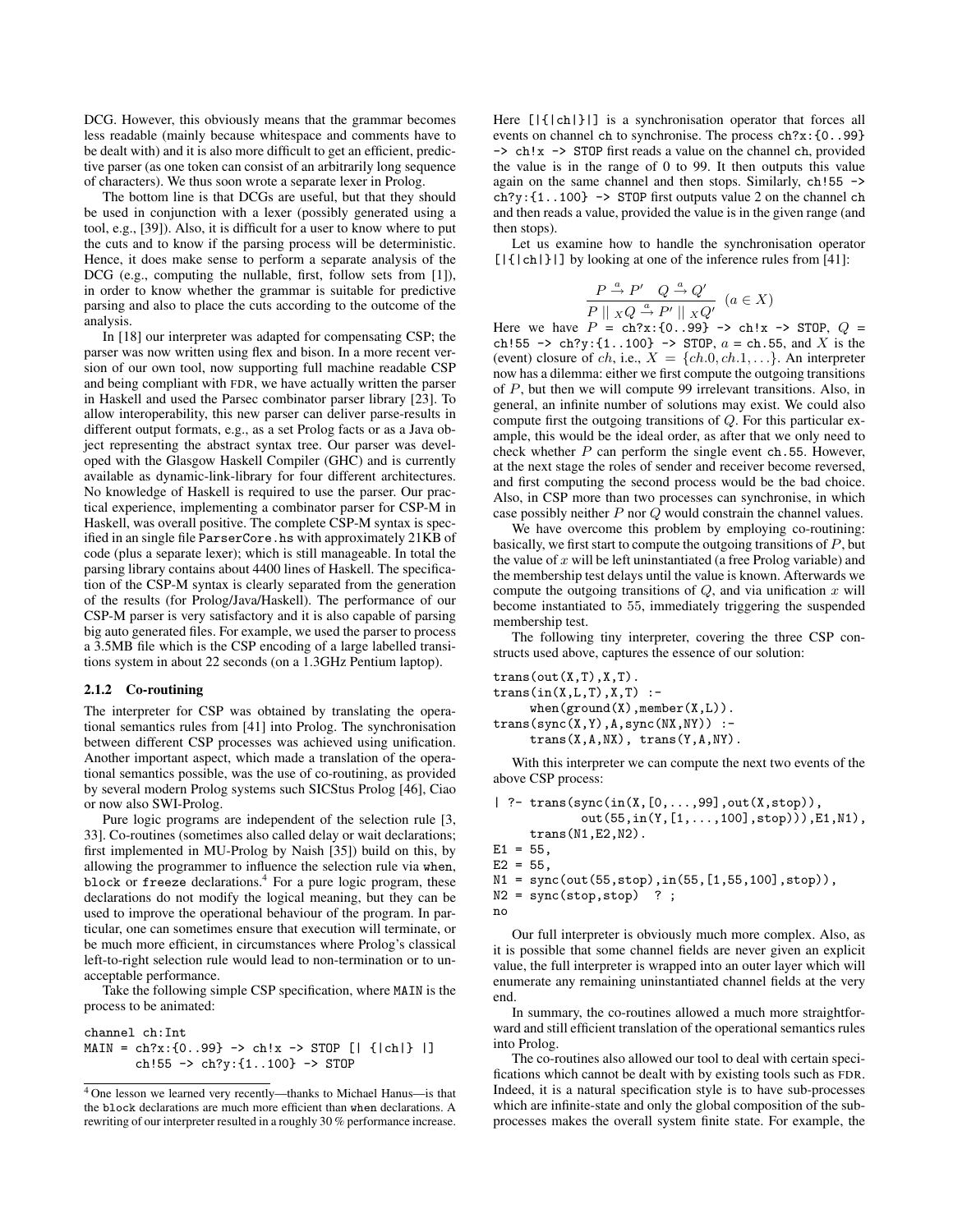following is a quite natural pattern, having an infinite state server process, but which is constrained by the environment so that the entire system (MAIN) is finite state. FDR cannot deal with this specification because the tool tries to expand and normalise the infinite state Server process *before* synchronising it with the User process. In our case, co-routining and unification, enable us to exhaustively animate the specification.

```
ID = \{0..3\}channel new, ping, ack: ID
channel shutdown
Server = new?id -> (Server ||| Serve(id)) []
          shutdown -> STOP
Serve(id) = ping?id -> ack!id -> Serve(id)
User = new?i -> UserActive(i)
UserActive(i) = ping!i -> ack!i -> UserActive(i)
MAIN = Server [| {| new,ping,ack,shutdown |} |] User
```
#### 2.1.3 The Non-Ground Representation

While core CSP [22] is a relatively succinct language, full CSP-M as supported by FDR is a very extensive and expressive specification language. For example, CSP-M comprises a higher-order functional programming language and contains an extensive range of datatypes: booleans, integers, tuples, associative tuples, sequences, sets, and combinations thereof. Functions can be defined using complex pattern matching, even allowing combinations of patterns to be expressed using the @@ operator. One unique aspect of CSP-M is the ability to use the concatenation operator ^ inside function patterns. E.g., one can define a function that computes the last element of a list by:  $last(s^{\texttt{-x}}) = x$ .

To model the functional aspect of CSP-M, we have mainly used the non-ground representation [34, 21], i.e., representing a variable in the CSP-M specification by a Prolog variable. This enabled us to use Prolog's unification for pattern matching, as well as for synchronisations on channels already discussed above. The result is an efficient animator, which for some specifications is actually faster than FDR. The drawback is that in some circumstances nondeclarative features had to be used (in particular to handle CSP-M's lambda expressions). Also, great care has to be taken not to accidentally instantiate variables of the object CSP-M specification. The use of the ground representation would have avoided these drawbacks, but at the cost of a much bigger and much slower interpreter.

#### 2.2 B

About 10 years ago, the B-method was supported by industrial strength proving tools, such as Atelier-B [48] and the B-toolkit [5]. However, the only available animator (distributed with the Btoolkit) was not very user-friendly and required the user to guess the right values for operation arguments or non-deterministic choice variables.

One motivation behind the development of the PROB toolset [26, 27] was to overcome this restriction by implementing a fresh animator using logic programming, making animation more userfriendly but also enabling automated traversal of the state space of a specification.<sup>5</sup>

As was the case for CSP, co-routines turned out to be very useful.<sup>6</sup> Indeed, a core part of PROB is the kernel, which has been developed using co-routines. The kernel provides support for the B datastructures (sets, relations, functions, sequences, ...) and operations (relational composition, inverse, ...) on them. In

fact, the kernel can be viewed as providing a constraint solver over B's datastructures, having some some similarities with the classical finite domain constraint solver CLP(FD) [11]. To make animation decidable, PROB requires finite base types in order to be able to enumerate, e.g., operation arguments and non-deterministic choice variables. The co-routines provide efficiency, by allowing one to replace a generate-and-test approach by test-and-generate and trying to fail as early as possible.

#### 2.2.1 Coding Style

PROB is definitely the largest system we have developed. In order to be able to maintain it, it was essential to use an additional infrastructure to detect unexpected behaviours.

• we have developed a runtime checker, which can be turned off for performance, and which checks pre- and post-conditions of annotated predicates. It also checks that certain predicates do not fail or do not produce multiple solutions. The checker also contains a runtime type checker.

This checker actually already started out in the code base for the partial evaluator ECCE [30], and has proven to be invaluable by catching and pinpointing unexpected behaviour.

• we use a large number of tests, ranging from unit tests for predicates to overall system regression tests.

The unit tester also catches unexpected non-determinism and unexpected pending co-routines. The system regression tests also contain a large collection of mathematical theorems about set theory, relations, functions and sequences. They have actually uncovered a bug in SICStus Prolog (fixed in version 4.0.2), where our tool unexpectedly found a counter example for one such theorem.

• The above go hand-in-hand with an error manager module, which allows to easily report errors and unexpected behaviours. It ensures that the errors are brought to the attention of the user (depending on the mode in which the tool is run). This module was developed after several error messages had escaped attention (being simply printed on the terminal window).

The lesson is to spend some time on a proper checking and testing infrastructure; it will be worth in the long run. Some features, that would have helped us even further, is a proper integrated development environment for Prolog, with support for navigation, source code highlighting and refactoring (e.g., adding arguments to predicates, moving predicates into other modules, detecting unreachable code,...). Some progress is made into that direction [45]. We are also trying to build ourselves an Eclipse environment for Prolog development, based upon our editor BE4 [6].

#### 2.3 More Related Work

Prolog has been a popular programming language to implement other programming or specification languages. A well-known example is Erlang, which was initially implemented in 1986 using a Prolog interpreter [4]. A logic programming approach to encode denotational semantics specifications was applied in [24] to verify an Ada implementation of the "Bay Area Rapid Transit" controller. On the side of specification languages, many formalisms have been implemented using Prolog. To mention but a few, there is the Verilog animator [9] by Bowen, as well as animators for subsets of Z such as [20], or [51]. However, none of these used any of the advanced features such as tabling, constraints, co-routining. Indeed, these new and exciting features are not well known outside of the core logic programming community. Even many within the community are not aware of all of the benefits that these improvements provide.

<sup>&</sup>lt;sup>5</sup> Unknowingly to us, researchers from Besançon were pursuing a similar avenue, which lead to the BZTT [8, 2] tool.

<sup>6</sup> Unification also turned out to be useful, as it later enabled us to extend our tool to support combined CSP and B specifications [10].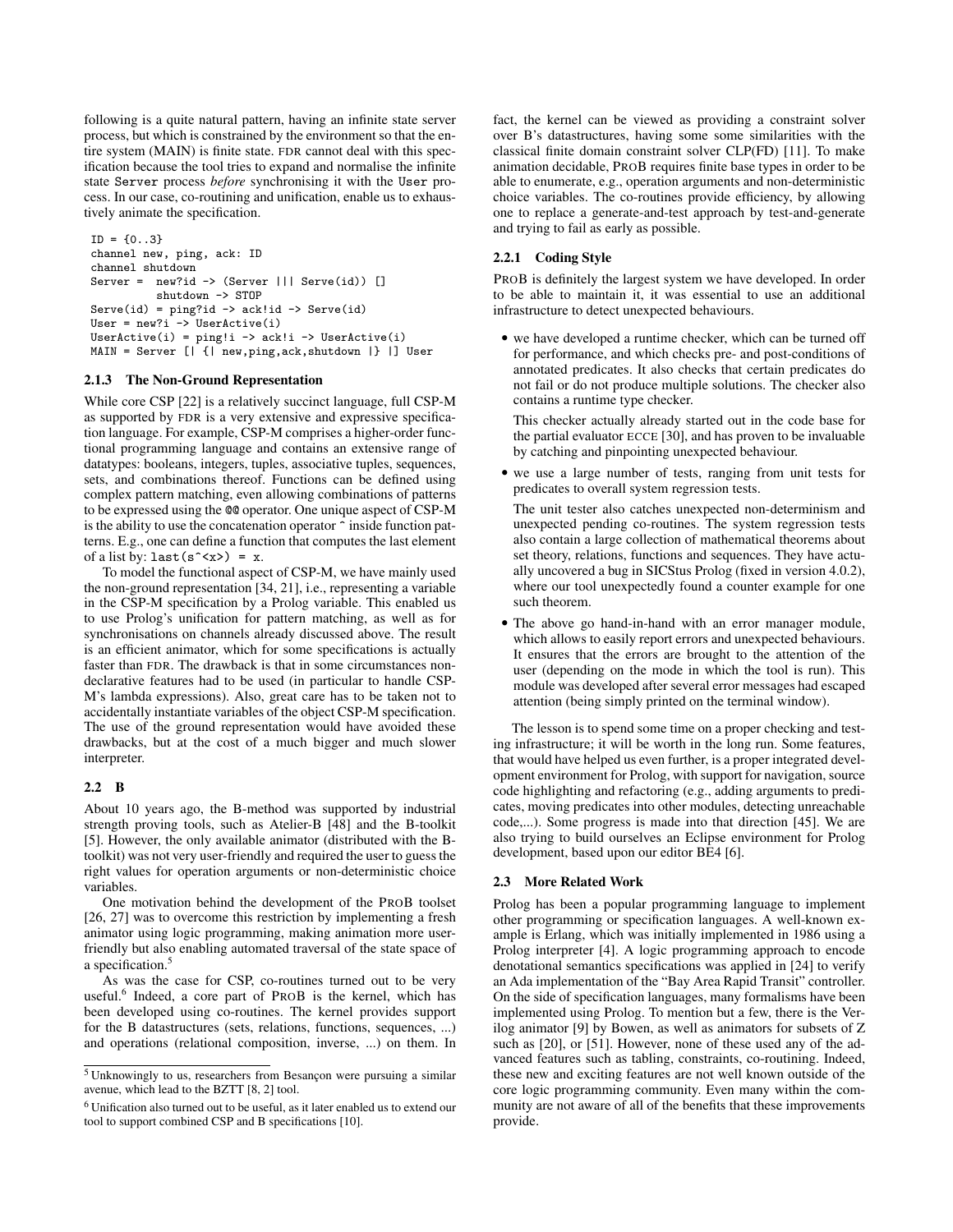## 3. Model Checkers

Model checking [13] is a well known technique for the validation and verification of correctness properties of hardware, and more recently software systems.

# 3.1 CTL

In [31] we did implement a CTL model checker using the XSB-Prolog system [43, 42] with its support for tabling [12]. Tabling allowed us to write a complete interpreter for CTL formulas, implemented as a pure logic program. This enabled certain analysis and transformation tools to be applied (which required pure logic programs), even achieving some infinite state model checking [29, 17].

The model checker was also very flexible, in that it could be applied to other formalisms simply by writing Prolog predicates for trans/3, prop/2, and start/1.

# 3.1.1 Speed of tabling

XSB is very convenient for model checking. Other work has already realised the usefulness of XSB for program analysis [14]. It often enables the programmer to write an efficient, declarative version of a program, which in a classical Prolog system would have required a more imperative solution with loop checking and fixpoint detection.

On top of that, tabling is often surprisingly fast. On some examples, the XSB model checker was outperforming a similar model checker encoded in SICStus Prolog (maintaining the table as an asserted dynamic fact database) by a factor of 400. As it turned out, the big difference was not so much to the tabling but to the improved (multi-argument) indexing that XSB uses for tables.

Let us first perform a simple experiment, comparing XSB tables against SICStus Prolog dynamic facts. First, let us examine the XSB-Prolog program:

```
b :- time(bench(1000000)), time(bench(1000000)).
bench(0).
bench(X) :- X>0, p(X), X1 is X-1, bench(X1).
:- table p/1.
p(X).
```
The first call to bench adds a million new entries to the table (after checking whether they are already in the table). This took 0.861 seconds CPU time with XSB 3.1 on a MacBook Pro with a 2.33 GHz Core2 Duo processor. The second call to bench no longer adds to the table, there are "only" a million lookups in the table. This call was marginally faster at 0.837 seconds.

The above code can be translated into classical Prolog as follows (this only translates the aspect of memorising which calls to p/1 were made; it does not address the more difficult issue of propagating computed answers, which we ignore here):

```
b :- time(bench(1000000)), time(bench(1000000)).
bench(0).
bench(X) :- X>0, p(X), X1 is X-1, bench(X1).
p(X) :- check_table(X).
```

```
:- dynamic table/1.
check_table(X) :-
           table(X) \rightarrow true ; assert(table(X)).
```
The first call to bench took 2.43 seconds with SICStus 4.0.2, the second call took only 0.21 seconds. Hence, XSB is faster when adding to a table and SICStus is faster when checking for existing entries. The differences are marked, but not as dramatic so as to explain a factor 400 speed difference for model checking applications.

If we replace  $p(X)$  by  $p(1,X)$  in the above examples, XSB still takes almost the same time. SICStus Prolog now, however, takes considerably longer: already checking and asserting 100,000 new facts takes 403.65 seconds and then re-checking them takes 404.78 seconds.

In conclusion, looking up in a table in XSB is actually slower than looking up in a dynamically asserted predicate in SICStus; adding to a table in XSB is faster than asserting facts in SICStus; a big speed difference appears when XSB can make use of its multiargument indexing for tables (implemented via tries)!

One lesson is that XSB is very fast and flexible. Another lesson is that it can be possible to emulate tabling using asserted facts with reasonable speed (at least without computed answer propagation), but one has to be very careful to ensure that first-argument indexing can be used to locate the table entries.

#### 3.1.2 Infinite Answers and Negation

In general tabling improves termination. It is maybe surprising that this is not always the case. Let us examine the following example, which captures the essence of what happens when there are infinitely many counter example traces in our model checker (which is very common):

$$
\mathtt{p}(\mathtt{X}) \ := \ \mathtt{p2}(\mathtt{X},\_\mathtt{L}) \ .
$$

:- table p2/2. p2(a,[]).  $p2(X,[X|T])$  :-  $p2(X,T)$ .

Calling  $p(X)$  in a classical Prolog will give an answer  $(X = a)$ , but the same call will loop infinitely in XSB in the default local scheduling mode. Fortunately, one can compile XSB to use socalled batched mode rather than local scheduling. With this version of XSB one does get the first answer  $X = a$  for  $p(X)$ .<sup>7</sup>

Still, even in batched mode, there is a problem if one uses negation on the above query: here classical Prolog would terminate, but XSB does not:

```
:- table q/0.
```

```
:- table p/1.
```

```
q := \text{tnot}(p(a)).
```
One solution is to compile XSB with certain flags set (demand evaluation). However, this mode of XSB did not always work in our experiments, and in the latest release (3.1) we were not able to compile XSB with the required flags. The bottom-line was that our CTL model checker was thus practically useless for more complicated formulas involving negation (and many temporal operators do require negation at some point).

We would like to see a version of XSB that can deal with negated calls having an infinite number of answers. In addition, it would be useful to have support for co-routining in XSB (even if the system required that there should be no pending goals when a tabled call is reached), so that one could apply the model checker to our interpreters from Section 2.

# 3.1.3 Partial Evaluation

Due to the declarative nature of our CTL model checker, it was very straightforward to apply partial evaluation tools to specialise

 $7$  However, trying to find another answer will result in an infinite loop. With classical Prolog one gets the answer  $X = a$  infinitely often.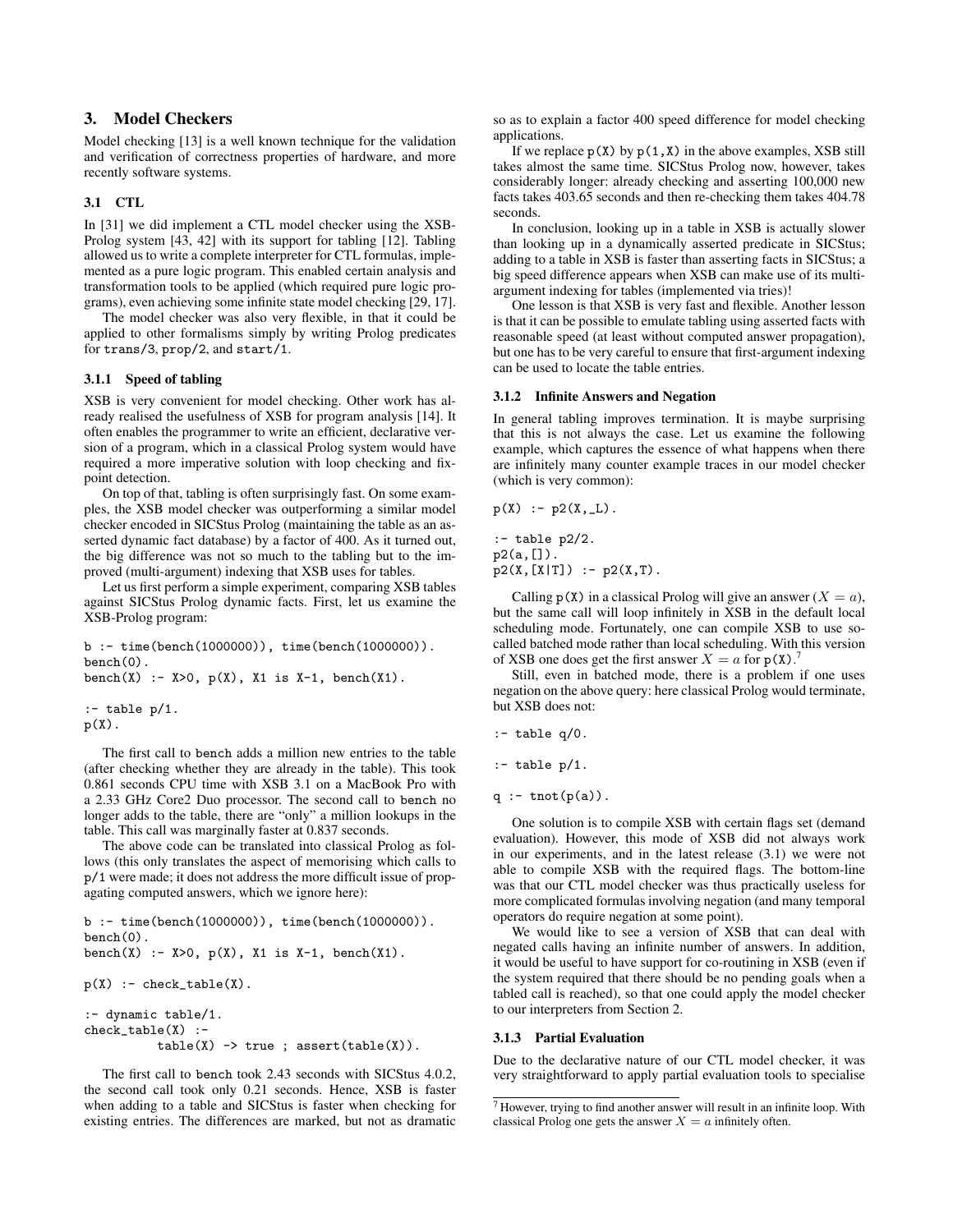the model checker for a particular formula and/or a particular interpreter and system. This worked extremely well for Petri nets [29] and Object Petri nets [17]. We were even able to use the online partial evaluator ECCE [30] to perform certain infinite model checking tasks, and a similarity between online partial evaluation and algorithms from Petri net theory were uncovered [29, 28].

Unfortunately, these results do not yet apply when using the much more involved interpreters for CSP-M or B described earlier in Section 2. One hurdle was the integration of the specialised model checker into a running system. Another, was scalability of the partial evaluator to larger Prolog programs, using, e.g., modules and co-routines. The lesson is that existing partial evaluation tools are not yet ready to be applied to real-life applications. One solution to our problems would be the development of a just-intime specialiser in the style of [40] for Python, which transparently specialises the program during execution. We are also working towards ensuring that existing classical specialisers scale to larger programs and can be integrated with, e.g., PROB.

#### 3.2 LTL and Symmetry Reduction

The lesson we learned from our experiences with the CTL model checker was to manage our own tables, using asserted facts, taking special care that we used good hashing functions to obtain good first argument indexing. As far as hashing is concerned, we also learned that the SICStus Prolog term hash/2 predicate generates more collisions than one may expect. Also, unfortunately, it only works on ground terms. We thus developed our own hashing predicate.

We also realised that CTL was a less useful temporal logic than LTL (see [50]). Hence, we started coding an LTL model checker in Prolog, using the tableaux algorithm from [13].

Unfortunately, the speed was somewhat disappointing and we actually moved to coding the model checker in C, interfacing with our various interpreters using the foreign language interface of SICStus Prolog. This resulted in substantial speed improvements (1-2 orders of magnitude depending on formula) and a practically useful validation tool [32]

We have also successfully used the foreign language interface to obtain efficient symmetry reduction via graph canonicalisation using the tool NAUTY written in  $C$  [47]. This was again after a first version of the same approach in Prolog, whose performance turned out to be rather disappointing [49].

The lesson is that some algorithms, especially on graphs, can be encoded much more efficiently in C, but that the foreign language interfaces are stable and reliable enough to enable a good integration of C and Prolog code.

We have also used various other foreign language interfaces (to Tcl/Tk and to Java) to good effect, for example to provide a graphical user interface to our tools. This approach very naturally imposes a clean separation between graphical user interface and the application logic.

#### 3.3 More Related Work

There are variety of relatively generic CTL model checkers, such as [31, 36, 16]. Both [36] and [16] are based on constraint logic programming. [36] requires constructive negation, and as such only a prototype implementation seems to exist. [16] is tailored towards verification of infinite state systems.<sup>8</sup> We also would like to mention the work in [7], which mapped Petri nets to CLP programs for verification. The CTL model checker in [31] is generic, and can be

applied to any specification language that can be encoded in Prolog. Unfortunately, the model checker relies on tabling, and as such it can only run on XSB Prolog [42], which does not support coroutines and hence the system can *not* be applied to our interpreters for CSP and B (and hence also Z). The same can be said for the pure LTL model checker from [37] or the XMC system [15, 38] for the modal mu-calculus and value-passing CCS.

#### 4. Discussion and Conclusion

In summary, some of the lessons we learned were the following:

- Prolog's co-routines can be very useful and are probably still underrated. They can be very useful to translate operational semantics rules in a natural way, and they can be used to write one's own constraint solver.
- DCGs can be tricky to use. If you use them, be sure to use a lexer and try to analyse the grammar to determine whether it is suitable for predictive parsing.
- Tabling can be very efficient and convenient, but is only available on a single Prolog system (XSB) which has limitations. Especially in the presence of negation can be problematic, and the absence of convenient co-routining is a major drawback.
- Foreign language interfaces are very reliable and can be immensely useful to encode graphical user interfaces (e.g., in Tcl/Tk or Java) or certain critical algorithms which can be implemented more efficiently in an imperative language (e.g., in  $\mathcal{C}$ ).
- Systematic testing and runtime checking can help build a large but still maintainable system in Prolog.
- Partial evaluation is not yet ready to be applied to larger applications, but progress is being made.
- Sometimes it is good to view Prolog as a dynamic language, and not feel guilty about using the non-ground representation or dynamically asserting or retracting facts. In many circumstances taking these shortcuts will lead in much shorter and faster code, and it is not clear whether the effort in attempting to write a declarative version would be worthwhile.

In summary, we believe that for certain tasks declarative programming is very well suited, and can produce more efficient implementations more quickly than other formalisms. One such task is validation of high-level specification languages. We believe that developing an animator or model checker for full CSP-M or full B in an imperative programming language would have required considerably more resources. Also, the end result would probably have been less efficient than our existing Prolog implementation.

#### Acknowledgments

I would like to thank the co-authors of the papers that are behind this work: Jens Bendisposto, Michael Butler, Marc Fontaine, Helko Lehmann, Thieryy Massart, Daniel Plagge, Corinna Spermann, Edd Turner.

#### **References**

- [1] A. V. Aho, M. S. Lam, R. Sethi, and J. D. Ullman. *Compilers. Principles, Techniques, and Tools (Second Edition)*. Addison Wesley, 2007.
- [2] F. Ambert, F. Bouquet, S. Chemin, S. Guenaud, B. Legeard, F. Peureux, M. Utting, and N. Vacelet. BZ-testing-tools: A tool-set for test generation from Z and B using constraint logic programming. In *Proceedings of FATES'02, Formal Approaches to Testing of Software*, pages 105–120, August 2002.

<sup>8</sup> Unfortunately, the corresponding DMC prototype available at http://www.disi.unige.it/person/DelzannoG/DMC/dmc.html no longer runs on current SICStus Prolog versions and the code is no longer maintained.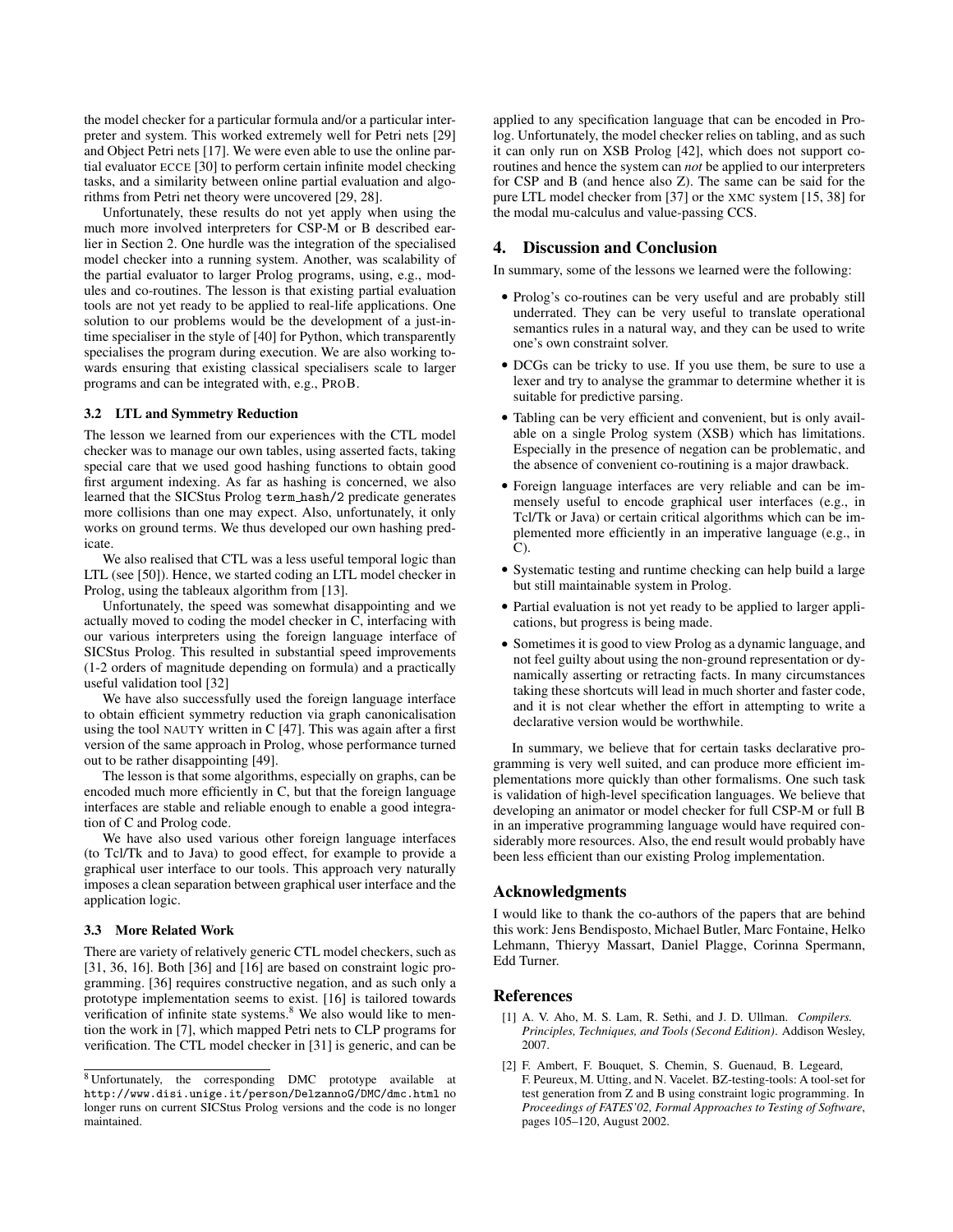- [3] K. R. Apt. Introduction to logic programming. In J. van Leeuwen, editor, *Handbook of Theoretical Computer Science*, chapter 10, pages 495–574. North-Holland Amsterdam, 1990.
- [4] J. Armstrong. A history of Erlang. In B. G. Ryder and B. Hailpern, editors, *HOPL*, pages 1–26. ACM, 2007.
- [5] B-Core (UK) Ltd, Oxon, UK. *B-Toolkit, On-line manual*, 1999. Available at http://www.b-core.com/ONLINEDOC/Contents.html.
- [6] J. Bendisposto and M. Leuschel. BE4: The B extensible eclipse editing environment. In *Proceedings of the 7th International B Conference (B2007)*, LNCS 4355, pages 270–273, Besancon, France, 2007. Springer-Verlag.
- [7] B. Bérard and L. Fribourg. Reachability analysis of (timed) Petri nets using real arithmetic. In *Proceedings of Concur'99*, LNCS 1664, pages 178–193. Springer-Verlag, 1999.
- [8] F. Bouquet, B. Legeard, and F. Peureux. CLPS-B a constraint solver for B. In J.-P. Katoen and P. Stevens, editors, *Tools and Algorithms for the Construction and Analysis of Systems*, LNCS 2280, pages 188–204. Springer-Verlag, 2002.
- [9] J. Bowen. Animating the semantics of VERILOG using Prolog. Technical Report UNU/IIST Technical Report no. 176, United Nations University, Macau, 1999.
- [10] M. Butler and M. Leuschel. Combining CSP and B for specification and property verification. In *Proceedings of Formal Methods 2005*, LNCS 3582, pages 221–236, Newcastle upon Tyne, 2005. Springer-Verlag.
- [11] M. Carlsson and G. Ottosson. An open-ended finite domain constraint solver. In H. G. Glaser, P. H. Hartel, and H. Kuchen, editors, *Proc. Programming Languages: Implementations, Logics, and Programs*, LNCS 1292, pages 191–206. Springer-Verlag, 1997.
- [12] W. Chen and D. S. Warren. Tabled evaluation with delaying for general logic programs. *Journal of the ACM*, 43(1):20–74, January 1996.
- [13] E. M. Clarke, O. Grumberg, and D. Peled. *Model Checking*. MIT Press, 1999.
- [14] M. Codish, B. Demoen, and K. F. Sagonas. Xsb as the natural habitat for general purpose program analysis. In *ICLP*, page 416, 1997.
- [15] B. Cui, Y. Dong, X. Du, N. Kumar, C. R. Ramakrishnan, I. V. Ramakrishnan, A. Roychoudhury, S. A. Smolka, and D. S. Warren. Logic programming and model checking. In C. Palamidessi, H. Glaser, and K. Meinke, editors, *Proceedings of ALP/PLILP'98*, LNCS 1490, pages 1–20. Springer-Verlag, 1998.
- [16] G. Delzanno and A. Podelski. Constraint-based deductive model checking. *STTT*, 3(3):250–270, 2001.
- [17] B. Farwer and M. Leuschel. Model checking object Petri nets in Prolog. In *Proceedings PPDP '04*, pages 20–31, New York, NY, USA, 2004. ACM Press.
- [18] C. Ferreira and M. Butler. A process compensation language. In T. Santen and B. Stoddart, editors, *Proceedings Integrated Formal Methods (IFM 2000)*, LNCS 1945, pages 424–435. Springer-Verlag, November 2000.
- [19] Formal Systems (Europe) Ltd. *Failures-Divergence Refinement — FDR2 User Manual (version 2.8.2)*.
- [20] M. A. Hewitt, C. O'Halloran, and C. T. Sennett. Experiences with piza, an animator for z. In *ZUM '97: Proceedings of the 10th International Conference of Z Users on The Z Formal Specification Notation*, pages 37–51, London, UK, 1997. Springer-Verlag.
- [21] P. Hill and J. Gallagher. Meta-programming in logic programming. In D. M. Gabbay, C. J. Hogger, and J. A. Robinson, editors, *Handbook of Logic in Artificial Intelligence and Logic Programming*, volume 5, pages 421–497. Oxford Science Publications, Oxford University Press, 1998.
- [22] C. Hoare. *Communicating Sequential Processes*. Prentice Hall, 1985.
- [23] G. Hutton and E. Meijer. Monadic Parser Combinators. Technical Report NOTTCS-TR-96-4, Department of Computer Science, University of Nottingham, 1996.
- [24] L. King, G. Gupta, and E. Pontelli. Verification of a controller for BART. In V. L. Winter and S. Bhattacharya, editors, *High Integrity Software*, pages 265–299. Kluwer Academic Publishers, 2001.
- [25] M. Leuschel. Design and implementation of the high-level specification language CSP(LP) in Prolog. In I. V. Ramakrishnan, editor, *Proceedings of PADL'01*, LNCS 1990, pages 14–28. Springer-Verlag, March 2001.
- [26] M. Leuschel and M. Butler. ProB: A model checker for B. In K. Araki, S. Gnesi, and D. Mandrioli, editors, *FME 2003: Formal Methods*, LNCS 2805, pages 855–874. Springer-Verlag, 2003.
- [27] M. Leuschel and M. Butler. ProB: an automated analysis toolset for the B method. *STTT*, 10(2):185–203, 2008.
- [28] M. Leuschel and H. Lehmann. Coverability of reset Petri nets and other well-structured transition systems by partial deduction. In J. Lloyd, editor, *Proceedings of the International Conference on Computational Logic (CL'2000)*, LNAI 1861, pages 101–115, London, UK, 2000. Springer-Verlag.
- [29] M. Leuschel and H. Lehmann. Solving coverability problems of Petri nets by partial deduction. In M. Gabbrielli and F. Pfenning, editors, *Proceedings of PPDP'2000*, pages 268–279, Montreal, Canada, 2000. ACM Press.
- [30] M. Leuschel, B. Martens, and D. De Schreye. Controlling generalisation and polyvariance in partial deduction of normal logic programs. *ACM Transactions on Programming Languages and Systems*, 20(1):208–258, January 1998.
- [31] M. Leuschel and T. Massart. Infinite state model checking by abstract interpretation and program specialisation. In A. Bossi, editor, *Proceedings LOPSTR'99*, LNCS 1817, pages 63–82, Venice, Italy, 2000.
- [32] M. Leuschel and D. Plagge. Seven at a stroke: LTL model checking for high-level specifications in B, Z, CSP, and more. In Y. Aït-Ameur, F. Boniol, and V. Wiels, editors, *Proceedings Isola 2007*, Revue des Nouvelles Technologies de l'Information RNTI-SM-1, pages 73–84, 2007.
- [33] J. W. Lloyd. *Foundations of Logic Programming*. Springer-Verlag, 1987.
- [34] B. Martens and D. De Schreye. Why untyped non-ground metaprogramming is not (much of) a problem. *The Journal of Logic Programming*, 22(1):47–99, 1995.
- [35] L. Naish. An introduction to MU-Prolog. Technical Report 82/2, Department of Computer Science, University of Melbourne, Melbourne, Australia, March 1982 (Revised July 1983).
- [36] U. Nilsson and J. Lübcke. Constraint logic programming for local and symbolic model checking. In J. Lloyd, editor, *Proceedings of the International Conference on Computational Logic (CL'2000)*, LNAI 1861, pages 384–398, London, UK, 2000. Springer-Verlag.
- [37] R. L. Pokorny and C. R. Ramakrishnan. Model checking linear temporal logic using tabled logic programming. In *Proceedings Tabling in Parsing and Deduction TAPD 2000*, Vigo, Spain, September 2000.
- [38] Y. S. Ramakrishna, C. R. Ramakrishnan, I. V. Ramakrishnan, S. A. Smolka, T. Swift, and D. S. Warren. Efficient model checking using tabled resolution. In O. Grumberg, editor, *Proceedings CAV'97*, LNCS 1254, pages 143–154. Springer-Verlag, 1997.
- [39] P. B. Reintjes and S. Rajgopal. Multi/plex: Prolog tools for formal languages. In *LPE*, pages 81–87, 1993.
- [40] A. Rigo. Representation-based just-in-time specialization and the Psyco prototype for Python. In N. Heintze and P. Sestoft, editors, *PEPM*, pages 15–26. ACM, 2004.
- [41] A. W. Roscoe. *The Theory and Practice of Concurrency*. Prentice-Hall, 1999.